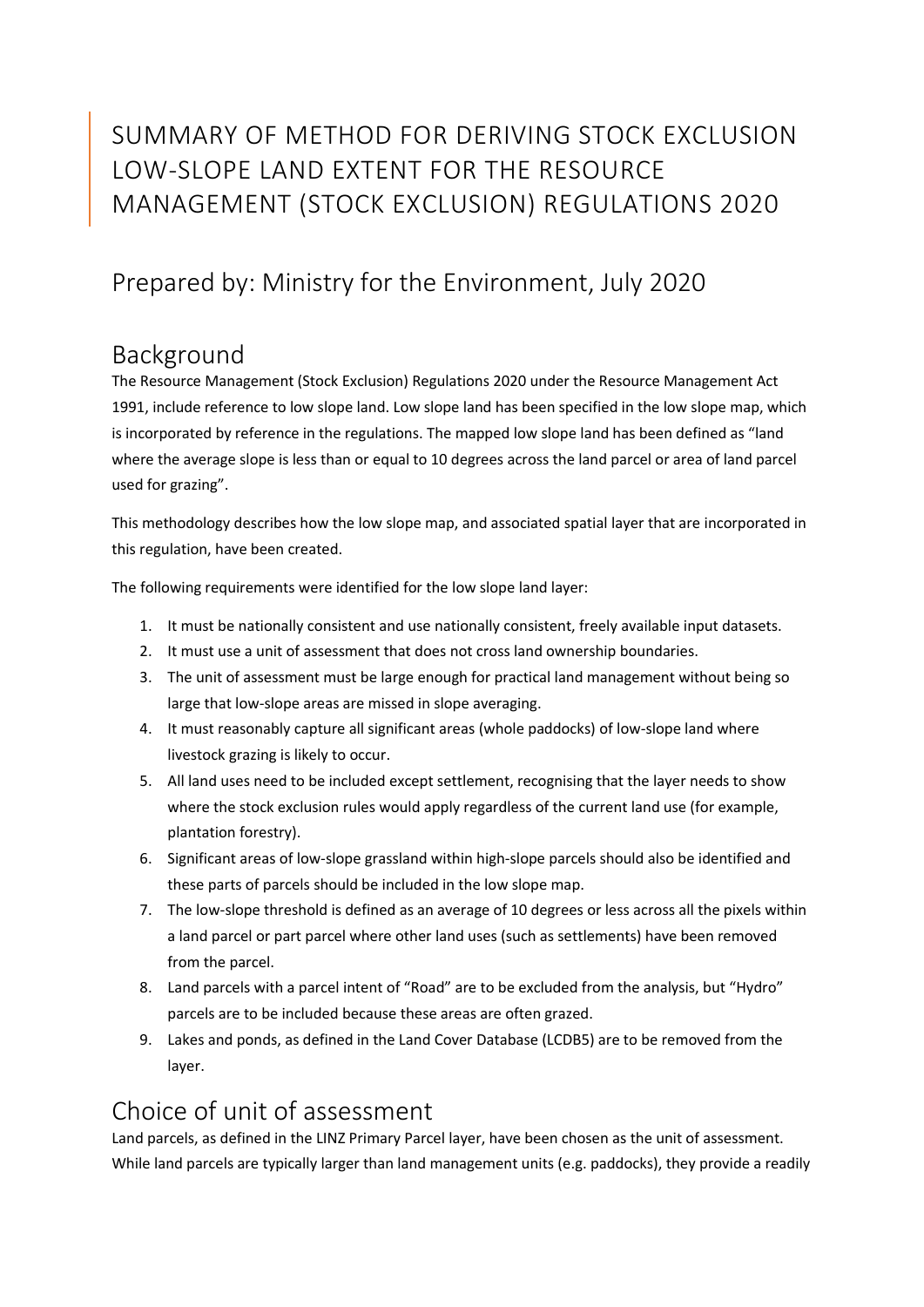available boundary with clear ownership/management responsibility. Using a larger unit of assessment such as farm enterprise or property was problematic because:

- National datasets on this are not publically available.
- Definitions of a property are varied and can change as land is leased.
- Properties are often extensive and include land parcels that are disconnected and widely spread across a region. It would therefore not be reasonable to assess the entire property for average slope as this is likely to miss significant areas of low-slope land (Criteria 4 above).

It is recognised that, even using land parcels, it is possible that significant areas of low-slope land may be missed. This is because some rural land parcels are very large and may include an area of low-slope land and an area of very steep land, which on average exceed the low-slope threshold. For this reason, these low-slope areas within high-slope parcels were also identified and included in the final low slope land layer.

Following detailed analysis of the LINZ Primary Parcel dataset, it was noted that the layer includes multipart polygons – those for which a single land parcel was represented as a number of non-adjacent polygons, sometimes spread over some distance and into different types of terrain. For the purposes of this analysis, the mulitpart polygons have been exploded so that each unit of assessment is a single contiguous piece of land either representing an entire land parcel or a geographically discrete part of a mulitpart land parcel.

It was also noted that the LINZ Primary Parcel layer includes a small number of overlapping polygons. Following consultation with LINZ, it was confirmed that these overlaps were legitimate and therefore should be include in the analysis such that the area would be included in the final low slope land map if any of the overlapping parcels met the low-slope threshold.

## Choice of elevation data set

The elevation dataset used for this analysis needed to balance providing a fair representation of the contour of the landscape without providing so much detail that the average slope measurements are unreasonably inflated. The elevation model used was the best available at the Ministry for the Environment: the Manaaki Whenua – Landcare Research 15m resolution Digital Elevation Model (DEM) derived from LINZ 20m contour data. This elevation model, which was hydrologically enforced using the River Environments Classification (REC) dataset, was developed to provide good estimates of slope and aspect for topographically correcting satellite imagery. The focus on slope accuracy, as opposed to absolute elevation accuracy, makes this DEM ideal for this application.

| Name         | Source                                                           | Date accessed |
|--------------|------------------------------------------------------------------|---------------|
| LINZ primary | https://data.linz.govt.nz/layer/50772-nz-primary-parcels/        | 20/5/20       |
| parcel layer |                                                                  |               |
|              | (version updated on 15 May, 2020)                                |               |
|              |                                                                  |               |
| MWLR 15m     | This DEM was produced by Manaaki Whenua with a focus on          | Held by MfE   |
| digital      | getting good slope and aspect information for use in topographic | since 2008    |

#### Source datasets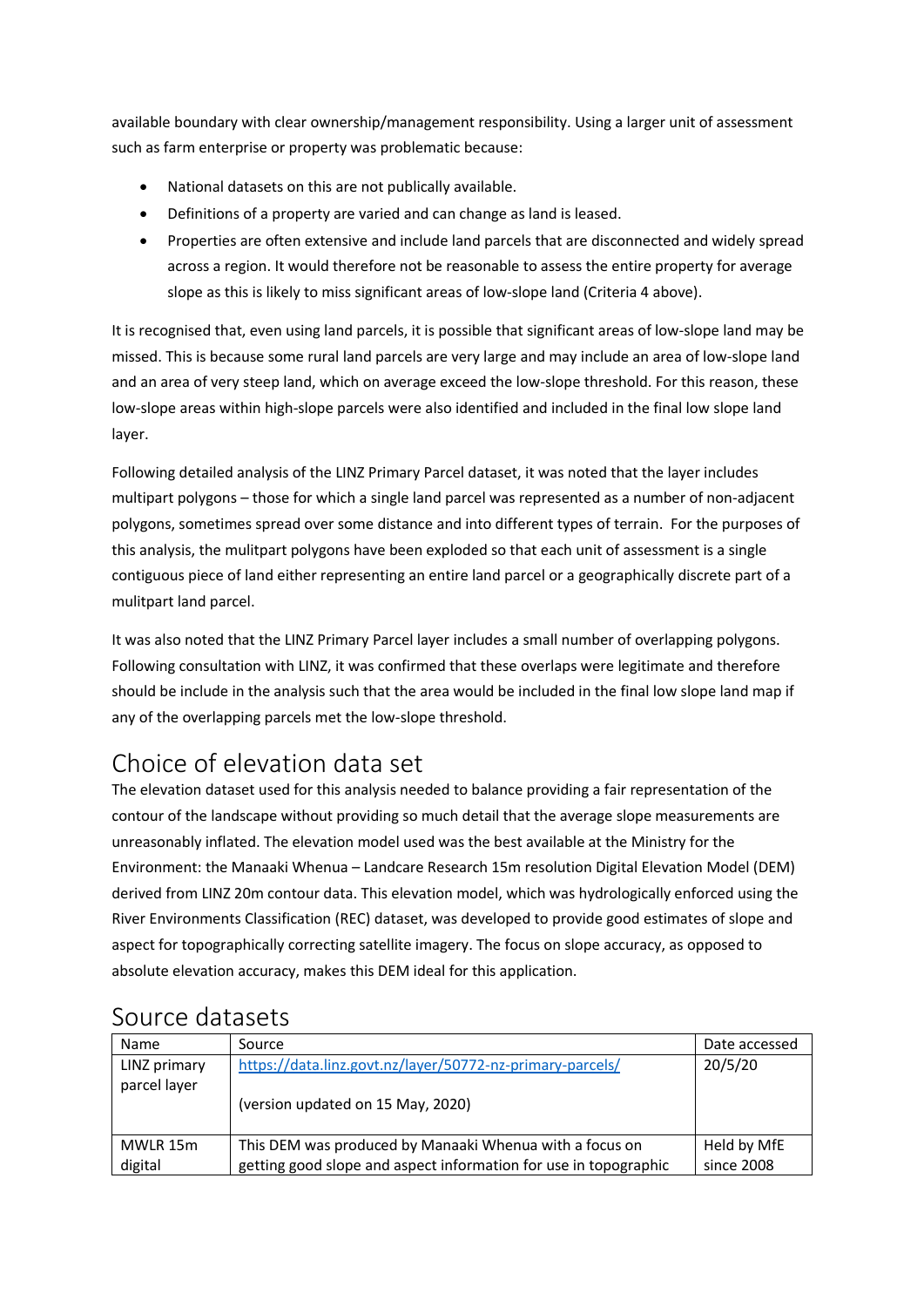| elevation<br>model (GRS80) | correction of satellite imagery. The algorithm used to build this<br>DEM used the River Environments Classification (REC) dataset to<br>enforce hydrology. The version used wa based on the GRS80<br>ellipsoid. |           |
|----------------------------|-----------------------------------------------------------------------------------------------------------------------------------------------------------------------------------------------------------------|-----------|
| LINZ Coastline             | LINZ coastline and island polygons (Topo 1:50k):<br>https://data.linz.govt.nz/layer/51153-nz-coastlines-and-islands-<br>polygons-topo-150k/                                                                     | 27/6/2020 |
| Land Cover<br>Database 5   | National land cover map available from Landcare's LRIS portal:<br>https://lris.scinfo.org.nz/layer/104400-lcdb-v50-land-cover-<br>database-version-50-mainland-new-zealand/                                     | 30/1/2020 |

# Methodology

The general steps in the geo-processing methodology were as follows:

- 1. Starting with LCDB5, an exclusion layer of the built-up areas, open parkland, transport infrastructure, and lakes and ponds was created (LCDB5 exclusion layer).
- 2. The LINZ Primary Parcel layer was converted to single part and Road parcels were removed (Primary Parcel layer).
- 3. The LCDB5 exclusion layer was erased from the Primary Parcel layer.
- 4. The Slope layer was calculated in degrees from the MWLR DEM using ERDAS Imagine.
- 5. The average slope for each primary parcel or part parcel was calculated.
- 6. All land parcels with a mean slope of less than or equal to 10 degrees were selected (Initial low slope extent).
- 7. To identify the remaining low slope grazing areas that occur within high slope parcels, all land parcels with a mean slope greater than 10 degrees were selected and clipped to the area of high and low producing grassland, and annual cropland, in LCDB5.
- 8. The mean slopes for these polygons was recalculated and the polygons with a mean slope < 10 degrees selected. These polygons, that represent low-slope pockets within high-slope parcels, were added to the initial low-slope extent (All low slope areas layer).
- 9. This layer was dissolved without creating multiparts.
- 10. Polygons with an area greater or equal to 2 hectares were selected.

The result of step 10 is the final stock exclusion low slope land extent as shown in Figure 1 below and as incorporated by reference in the regulations.